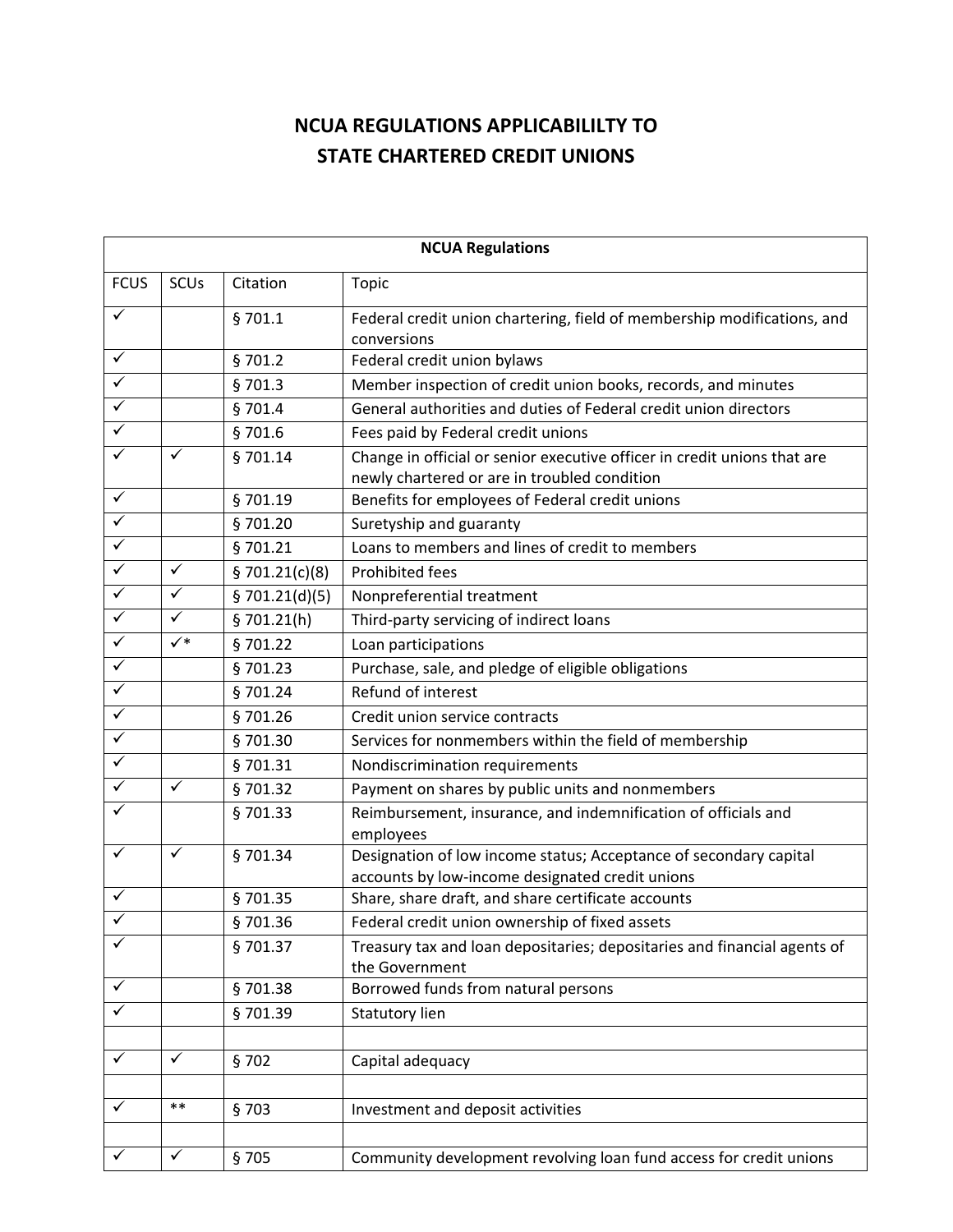| <b>FCUS</b>  | <b>SCUs</b>             | Citation                      | Topic                                                                    |
|--------------|-------------------------|-------------------------------|--------------------------------------------------------------------------|
| $\checkmark$ | $\checkmark$            | §708a                         | Bank conversions and mergers                                             |
|              |                         |                               |                                                                          |
| $\checkmark$ | $\checkmark$            | §708b                         | Mergers of federally insured credit unions; voluntary termination or     |
|              |                         |                               | conversion of insured status                                             |
|              |                         |                               |                                                                          |
| ✓            | $\checkmark$            | §709                          | Involuntary liquidation of federal credit unions and adjudication of     |
|              |                         |                               | creditor claims involving federally insured credit unions in liquidation |
| ✓            |                         |                               |                                                                          |
|              | $\overline{\checkmark}$ | §710                          | Voluntary liquidation                                                    |
|              |                         | §710.9                        | Federally insured state credit unions                                    |
| ✓            | $\checkmark$            |                               |                                                                          |
|              |                         | §711                          | Management official interlocks                                           |
| ✓            |                         |                               |                                                                          |
| $\checkmark$ | $\checkmark$            | §712                          | Credit union service organizations (CUSO)                                |
|              |                         | $\S$                          | Measurement for calculating regulatory limitation                        |
| $\checkmark$ | $\checkmark$            | 712.2(d)(2)(ii)<br>\$712.3(d) | CUSO accounting; audits and financial statements; NCUA access to         |
|              |                         |                               | information                                                              |
| ✓            | $\checkmark$            | §712.4                        | What must a FICU and a CUSO do to maintain separate corporate            |
|              |                         |                               | identities                                                               |
|              | $\checkmark$            | \$712.11(b)                   | FISCUs investing in a CUSO with a subsidiary CUSO                        |
| ✓            | ✓                       | \$712.11(c)                   | <b>Subsidiary CUSO</b>                                                   |
|              |                         |                               |                                                                          |
| $\checkmark$ | $\checkmark$            | §713                          | Fidelity bond and insurance coverage                                     |
|              |                         |                               |                                                                          |
| $\checkmark$ |                         | §714                          | Leasing                                                                  |
|              |                         |                               |                                                                          |
| $\checkmark$ | $\checkmark$ ***        | §715                          | Supervisory committee audits and verifications                           |
|              |                         |                               |                                                                          |
| ✓            |                         | §717                          | Fair credit reporting                                                    |
|              |                         |                               |                                                                          |
| $\checkmark$ |                         | §721                          | Incidental powers                                                        |
|              |                         |                               |                                                                          |
| $\checkmark$ | $\checkmark$            | §722                          | Appraisals                                                               |
|              |                         |                               |                                                                          |
| $\checkmark$ | $\checkmark$            | §723                          | Member business loans                                                    |
|              |                         |                               |                                                                          |
| $\checkmark$ |                         | §724                          | Trustees and custodians of certain tax-advantage savings plans           |
|              |                         |                               |                                                                          |
| ✓            | $\checkmark$            | §725                          | Central liquidity facility                                               |